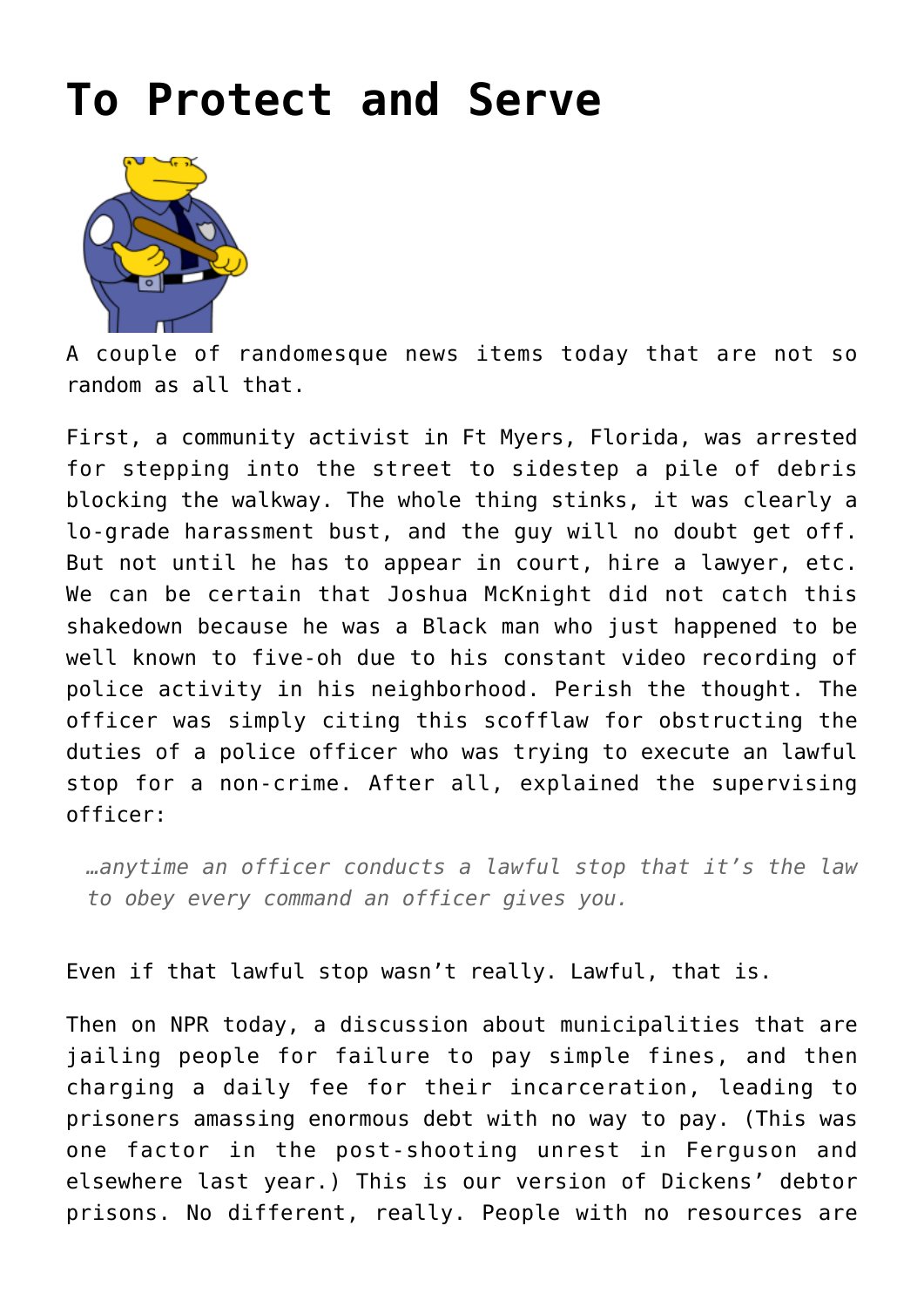penalized for having no resources, then penalized further for having no resources. Never mind the people held on flimsy charges who cannot afford bail who are then assessed for their food and lodging. It's like a Kafka nightmare after an ibogaine binge.

And let's not even get started in the [asset forfeiture plague,](https://en.wikipedia.org/wiki/Asset_forfeiture) a form of legalized gangsterism under the banner of fighting the war on drugs. And frankly, thinking about the rash of police homicides and the way they are covered up and excused (and the citizenry that helps excuse them) fills me with a more-than-exhausting sense of despair. Let's forget I said anything.

Also yesterday, [an article about a chemist](https://www.bostonglobe.com/metro/2016/05/03/state-chemist-high-job-jeopardized-untold-number-cases-report-finds/8BXJcKSpOaveHxdmKt6eoK/story.html) in a Massachusetts State Police drug lab:

*Investigators for the attorney general's office found that chemist Sonja Farak had tested drug samples or testified in court between about 2005 and 2013 while under the influence of meth, ketamine, cocaine, LSD, and other drugs…*



A once-eminent soldier in the war on drugs. She worked hard to to try to rid her lab of ALL the drugs.

On top of that, she was stealing cocaine from the evidence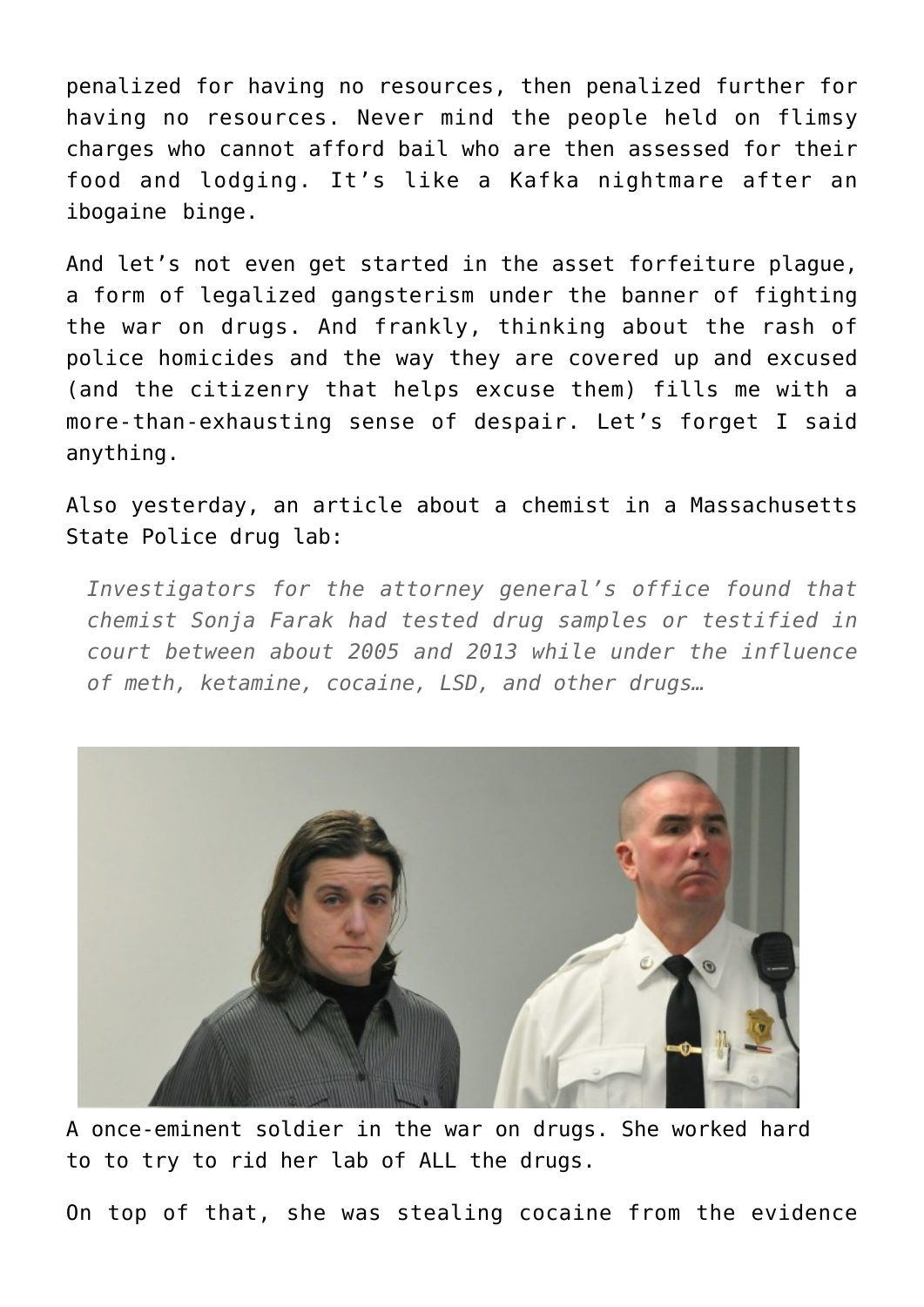## locker and cooking crack IN THE FREAKING STATE DRUG LAB.

*She also used many other reference drugs, she testified, and consumed her coworkers' samples, as well as samples police brought in as evidence. When cocaine samples coming into the lab dwindled, she testified, she began doing crack cocaine. She cooked it in the lab after hours starting in 2012, she testified. She used crack throughout the building and at her work station, she said — even when other employees were at the lab.*

There was evidence as far back as 2013 that Farak was Lebowski-ing her way through the workday, but since she was pretty efficient at helping put away the bad guys it must have been easier to turn a blind eye. Thousands of convictions based on the testimony of a chemist who was tripping balls. But justice is served! She got 18 months.<fn>Simple possession in Mass. calls for a one-year minimum; possession with intent to sell, minimum 5 years. Reckon she was cooking for personal use only.</fn>

<fn>N.B. This case follows on the case of chemist [Annie](https://en.wikipedia.org/wiki/Annie_Dookhan) [Dookhan,](https://en.wikipedia.org/wiki/Annie_Dookhan) also of Massachusetts, who was convicted of essentially writing up lab results the way the police wanted, often never even bothering to run a test on a substance at all. As with Farak, her let-us-say lax standards were well known among the prosecuting community, but her *effectiveness* at putting baddies in the hoosegow made her a popular and highly productive employee all the same.</fn>

But it's not just crusaders in the war on drugs and certain people who use them that enjoy a little leeway.<fn>For the sake of sanity and blood pressure, we'll skip over the criminals of the Crash of '08, the torture enthusiasts of our waronterror, &c. I'm trying to cut down on my drinking.</fn> Flash back to March, 2014, and enjoy the sight of law-abiding citizens aiming their rifles at Federal employees at the Bundy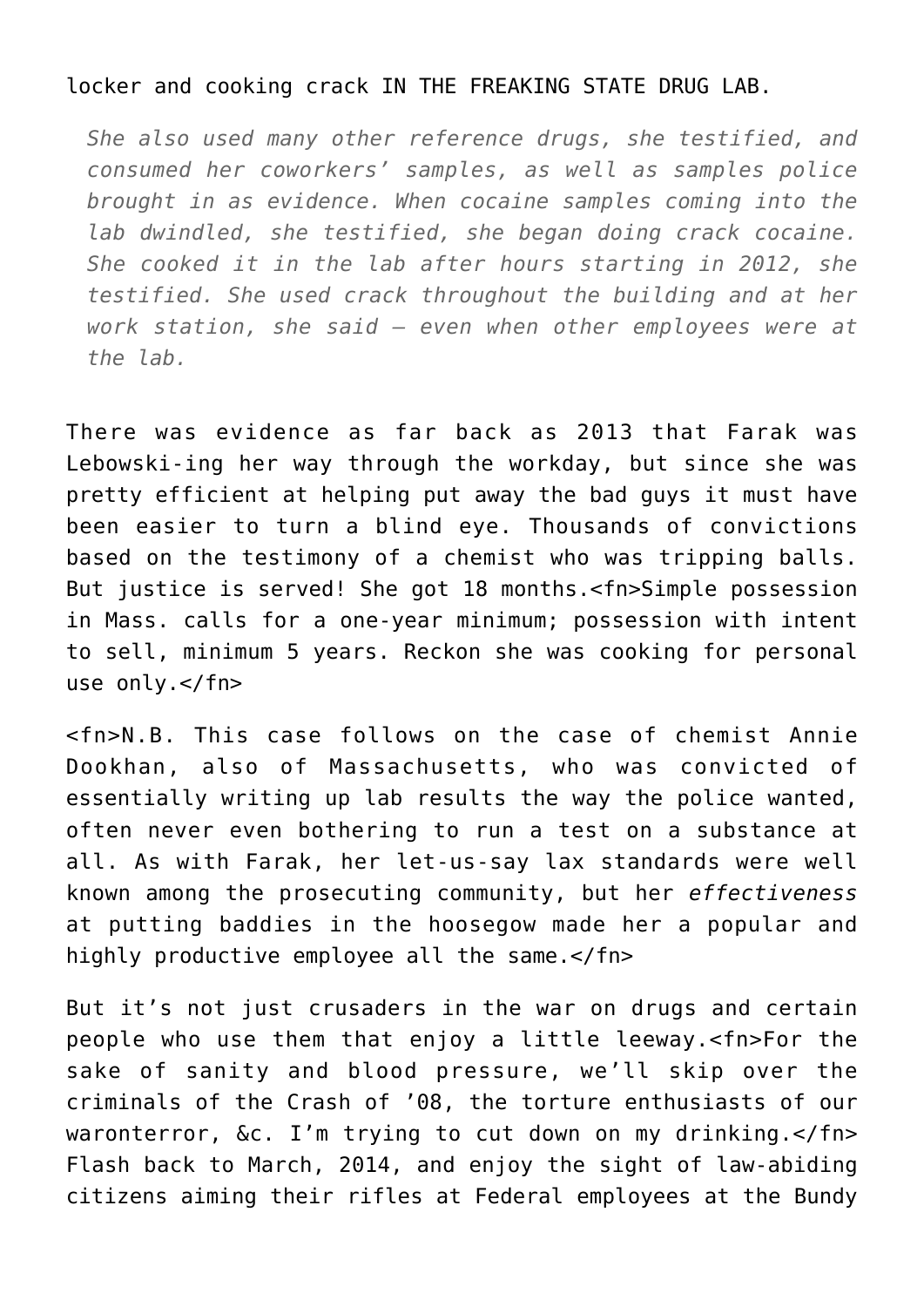ranch in Nevada.



Is that his wife along to enjoy the fun?

The Feds backed down. Didn't want to cause too much trouble. Scoot ahead to January, 2016, when the Bundy spawn decided to occupy a Federal facility in Oregon.

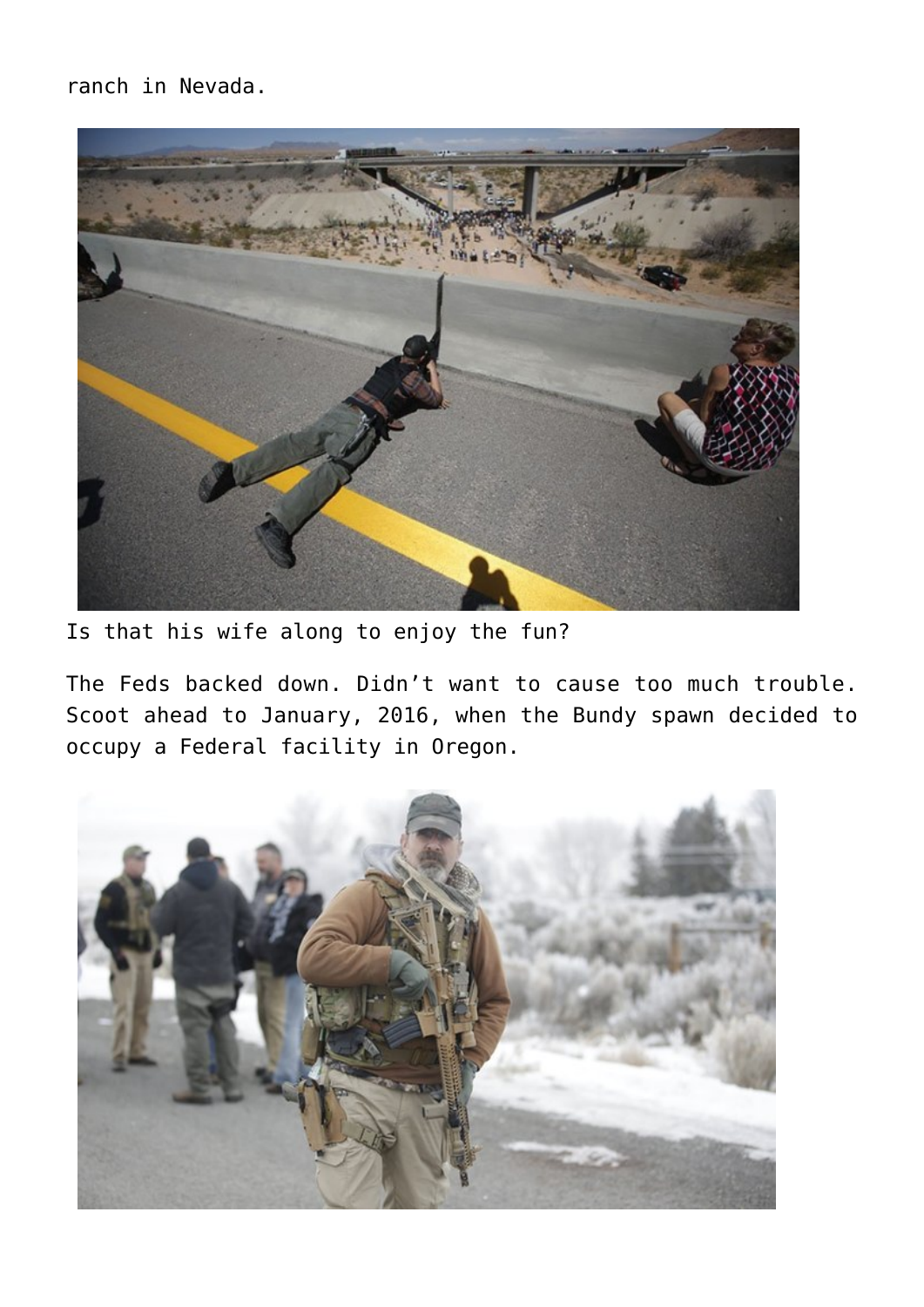Defending the Constitution. Yeah, that's the ticket.

Eventually, this became too much to bear, and the Feds dropped on these bunch of misfits and deadbeats, killing one and sending many others away for what is likely to be a very long stretch. But really, it took the Feds two years to move on them, a decision that likely cost the taxpayers millions of dollars in law enforcement costs and damage to the Malheur Wildlife Refuge, not to mention the ongoing refusal to pay the millions in back fees and taxes owed by Bundy that started the whole *mishigas* in the first place.

I'm not saying the Bundy's needed to meet the same fate as Koresh or the Ruby Ridge loonies. But it is more than passing strange that a Michael Brown or Eric Garner will find themselves dead in the blink of an eye while people like the domestic terrorists of the Bundy Gang<fn>Whose crimes on the monetary scale alone are exponentially greater, never mind the implicit threat of violence that far exceeded any threat represented by Garner/Brown/et al.</fn> managed to skate for nearly two years and were only arrested after a ridiculous escalation of destruction and threat of violence.

And certainly, one would be cynical to think that the tacit support offered the domestic terrorists by allegedly responsible people like state and federal legislators, media organizations, and even the occasional Presidential candidate was anything but sincere and well-considered. Certainly there was nothing cynical about offering support to this gaggle of goofballs, and I'm sure it had nothing to do with scoring points among the rubes and marks of [Idiot America.](http://www.charlespierce.net/29/itemPage)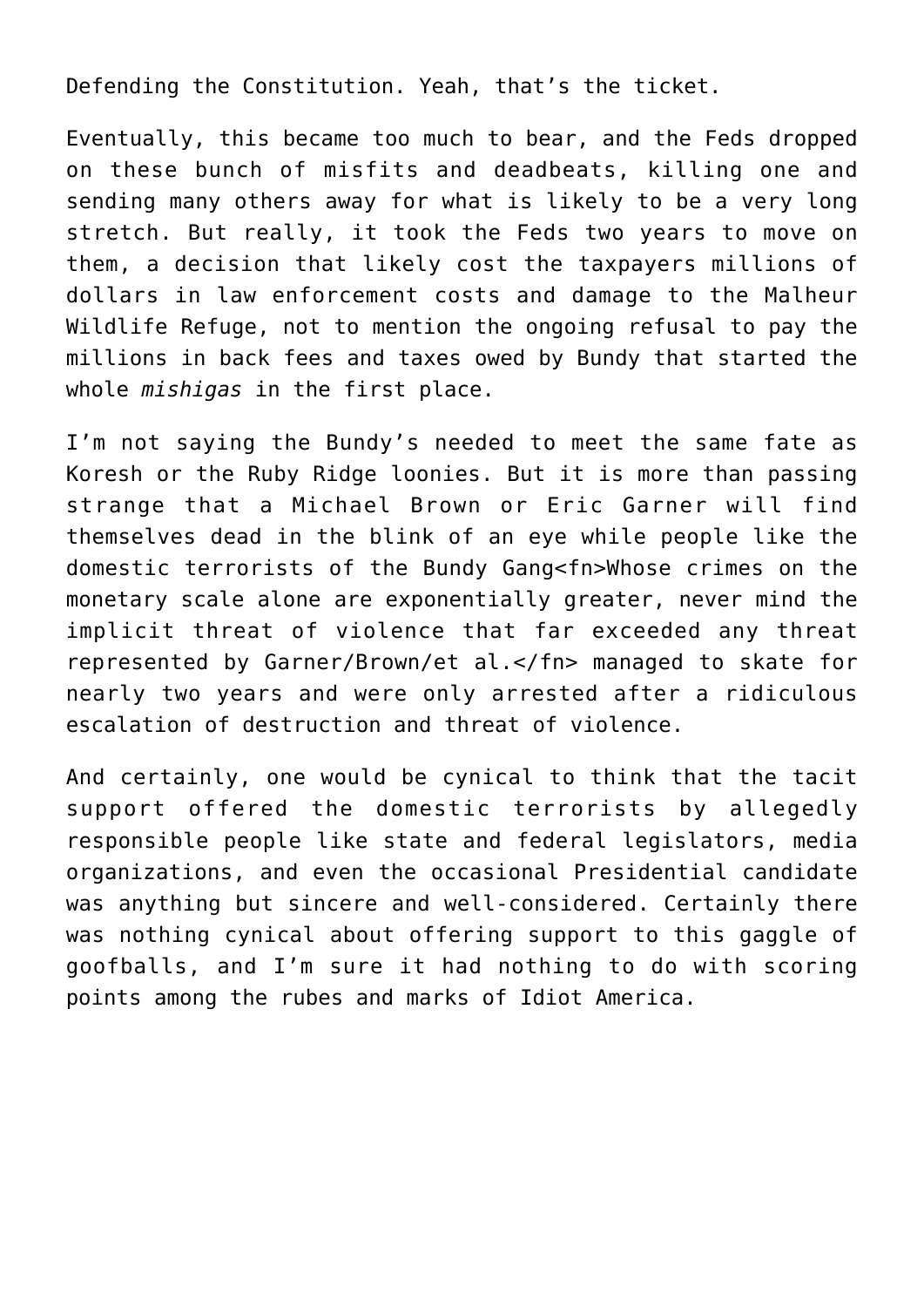

A few months late for Halloween and at least two cans short of a six-pack.

But as with the ongoing reality show starring T-rump, if someone gets a microphone often enough and repeats borderlinepsychotic rantings often enough – under the guise of patriotism or defending the Constitution – we the people are expected to demonstrate "tolerance" and "respect" for the wide range of thought and belief in our polity. You might even – as did Nevada Congressional Candidate and Friend of the Bundys – announce that if any law enforcement officer pointed a weapon at her she would not hesitate to start firing.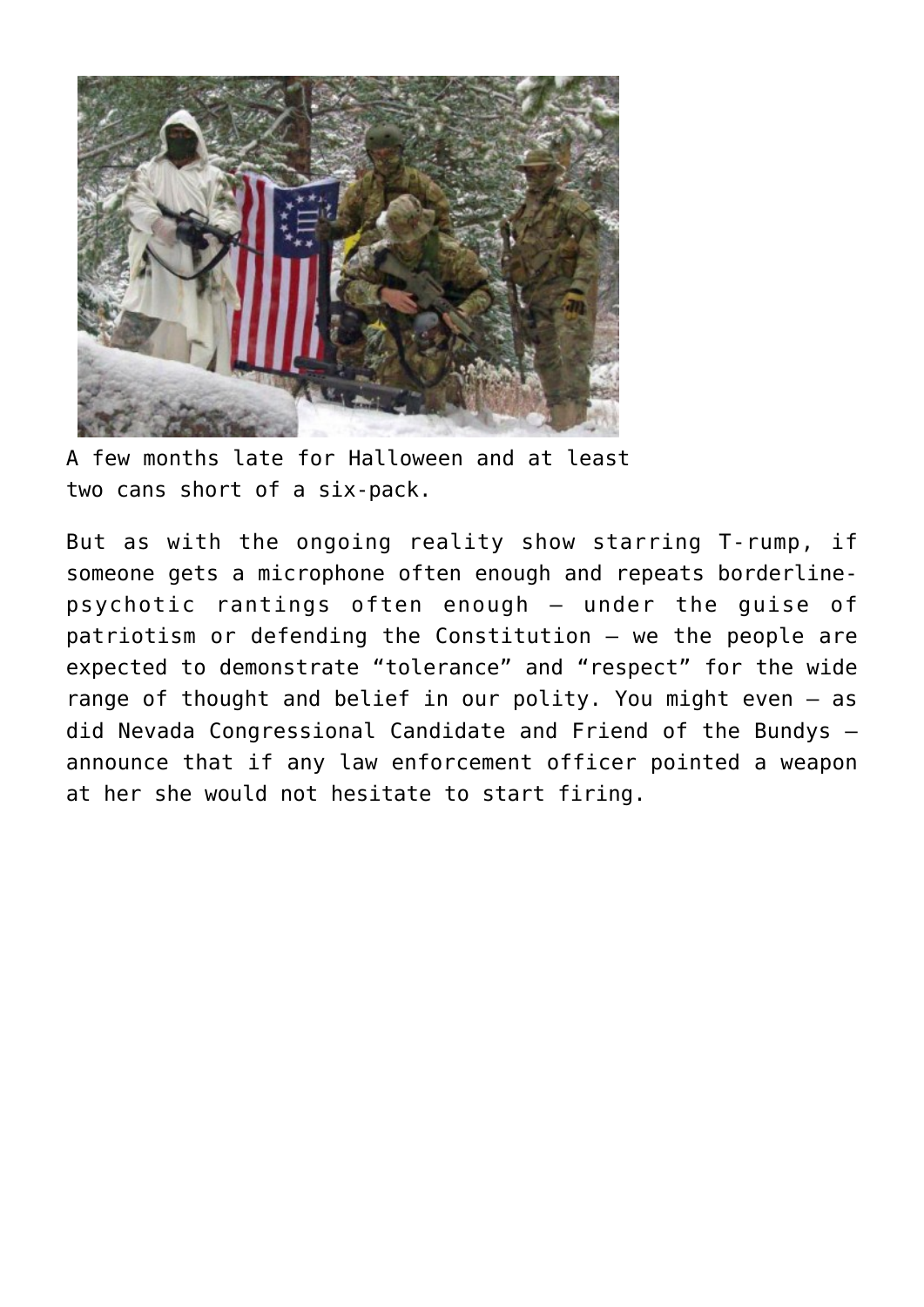

The next Congress Critter from Las Vegas. Really. I cannot even….

Unsettled in our understanding of our justice system is confusion over whether the police are supposed to "protect and serve" versus conduct "law enforcement". And maybe the distinction is not that important, though I do think emphasizing service over "force" might be a good place to begin.

But it certainly goes deeper than that, and like too many other problems facing our society, finds its roots in our Original Sin of slavery and the ongoing attempts to maintain whatever octane of racial and social purity prevails at any